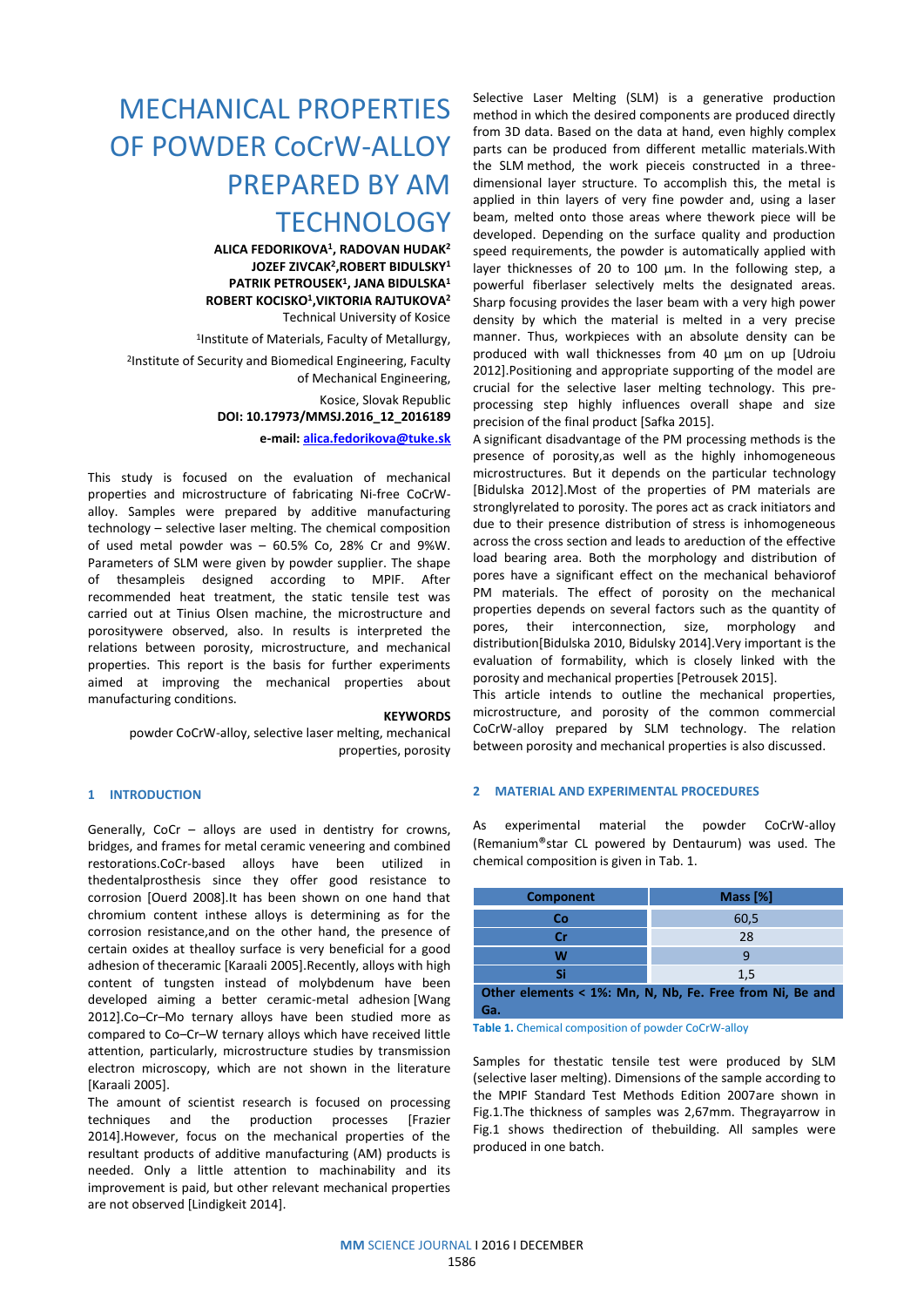

**Figure 1**.Sample for statictensile test

Thermal conditions of heat treatment replied to recommended conditions by themanufacturer of metal. For optical microscopy, the 50/100 magnification was used (Zeiss andAxio Vision software).Total porosity of studied material was calculated by equation (1) [Bidulska 2013]:

$$
P = \left(1 - \frac{\rho_g}{\rho_r}\right) \cdot 100\,\text{[%]}
$$
\n<sup>(1)</sup>

where  $P$  – total porosity,

 $\rho_{\rm g}$  – green density [kg.m<sup>-3</sup>]

 $p_t$  – theoretical density [kg.m<sup>-3</sup>].

For second way to evaluate porosity was Archimedes method used, and ImageJ software was used. Then the results were compared.

The tensile test was carried out with static strain rate  $-0.002s<sup>-1</sup>$ on Tinius Olsen machine – H300KU.

## **3 RESULTS AND DISCUSSION**

#### *3.1 Optical microscopy and porosity*

Optical microscopy was observed in three directions, Fig. 2.Porosity was determined in each direction separately – on edge and in the middle of samples.



**Figure 2**. The directions of structure observation

Based on observation, it is possible to say that distribution of pores is non-uniform. Especially around the edges of the samples huge inclusions were observed. Their definition will be discussed later.

In Fig.3 the significant line spacing is visible, mainly in areas close to samples surface. Line spacing direction corresponds to building direction of samples. It is questionable if this is due to the material properties or additive manufacturing technology.

Each figure of themicrostructureis taken in the same direction on the direction of building shown in Fig. 3.



**Figure 3**. The directions of structure observation

In Fig. Four non-uniformity of porosity is obvious. Despite the facts that areas highlighted by arrow supposed to be the pores, according to the literature, it can be said that it is an inclusion [Bidulsky 2014]. Some authors define it as pores [Slotwinski 2014] others like Si-rich inclusions[Kim 2016] Compared with typical pores (blue marks in Fig. 5) and its dimensions it can be assumed that this is not pores. Distribution of inclusions is line spaced also.







**Figure 5**.Si-rich inclusions in detail, magnification 200x

The porosity was observed by two different ways, by mathematical calculation (equation 1) and by thegraphic method. Statistically, for evaluation of porosity ten different samples were used. The average values for each methodare given in Tab. 2.

| <b>Method</b>                   | <b>Porosity [%]</b> |
|---------------------------------|---------------------|
| <b>Mathematical calculation</b> | 2.85                |
| <b>Graphical method</b>         | 2.28                |
|                                 |                     |

**Table 2.** Results of porosity evaluation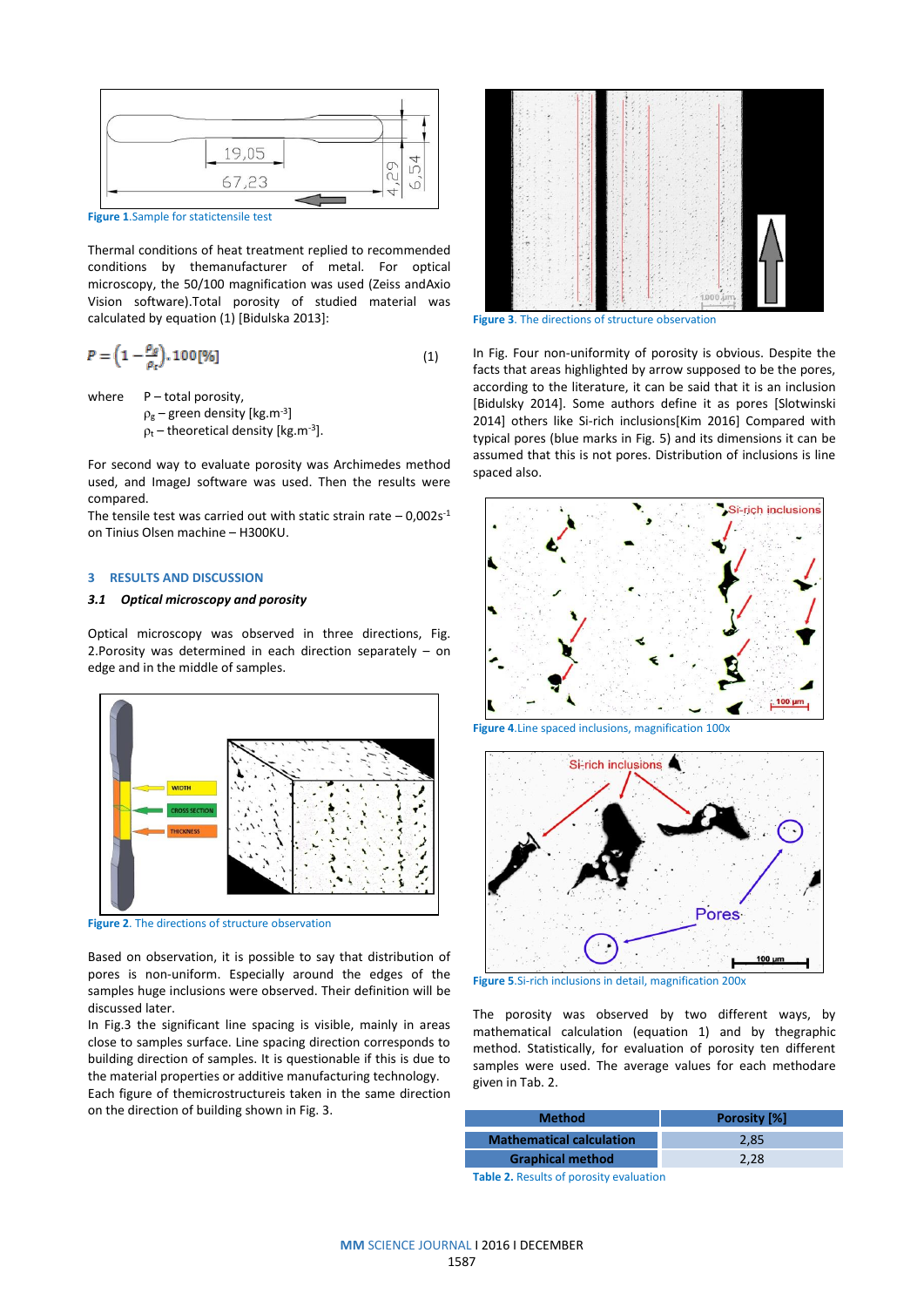For assessment by graphical method100x magnificationwas used.Inclusions are excluded and only obviously pores are evaluated. For porosity evaluation

#### *3.2 Static tensile test*

Results of thestatic tensile test are showed in Fig. 6. Ten representative strain-stress curves were selected to show differences in mechanical properties. These differences were observed despite the identical conditions of production.



**Figure 6**. Strain-stress curves of CoCrW-alloy

In Tab. Three values of yield strength (YS) and ultimate tensile strength (UTS) for each sample are presented. The variations range of measured YS values is 48 MPa, the variations range of measured UTS values is 237 MPa. These values correspond evaluated porosity.

|    | YS<br>[MPa] | <b>UTS</b><br>[MPa] |
|----|-------------|---------------------|
| 1  | 564         | 966                 |
| 2  | 556         | 970                 |
| 3  | 550         | 1020                |
| 4  | 558         | 1040                |
| 5  | 553         | 994                 |
| 6  | 556         | 813                 |
| 7  | 538         | 1020                |
| 8  | 555         | 959                 |
| 9  | 563         | 954                 |
| 10 | 598         | 1050                |

**Table 3.** Mechanical properties of CoCrW-alloy

Other problems arise during atensiletest, the cracks were created near to the heads of samples. This is undesirable phenomenon due to thepossibility of plastic properties evaluation. Based on Fig. 6 is clear that elongation of each sample is incomparable. This iscauses by non-uniform porosity and the presence of inclusions.

## **4 CONCLUSIONS**

According to the literature, experimental results and its evaluation the following conclusions can be formulated:

- Even though additive manufacturing technology (SLM) is suitable for powder CoCrW-alloy, it is necessary to pay more attention to resulting properties – mechanical and plastic properties, microhardness, machinability, etc.
- Evaluation of porosity in two different ways showed comparable results.
- Porosity is inhomogeneous and has aninfluence on mechanical properties. This was reflectedin different

values of UTS and location of fracture during atensile test.

## **ACKNOWLEDGEMENTS**

Authors are grateful for the support of experimental works by project VEGA 1/0732/16.

### **REFERENCES**

**[Bidulska 2010]** Bidulska, J. et al. Effect Of Severe Plastic Deformation On the Porosity Characteristics Of Al-Zn-Mg-Cu PM Alloy. Acta Metallurgica Slovaca, 2010, Vol.16, No.1., pp 4- 11. ISSN 13351532

**[Bidulska 2012]** Bidulska, J. et al. The Porosity Evaluation during ECAP in Aluminium PM Alloy. Acta Physica Polonica A, September 2011, Vol.122, No.3., pp 553-556. ISSN 0587-4246

**[Bidulska 2013]** Bidulska, J. et al., Identification of the critical pore sizes in sintered ECA Pedaluminium 6xxx alloy. Archives of metallurgy and materials, January 2013, Vol.58, No.2, pp. 371- 375, ISSN: 2300-1909, DOI: 10.2478/amm-2013-0002

**[Bidulska 2014]** Bidulska, J. et al. Microstructure, fracture and mechanical properties of ECA Pedaluminum P/M alloy on the porosity. Advanced Materials Research, 2014, Vol.783-786, pp 108-113. ISSN 10226680

**[Bidulsky 2014]** Bidulsky, R. et al. Analysis of the fracture surfaces of new development insulated iron powder compounds. ActaPhysicaPolonica A, July 2014, Vol.126, No.1., pp 154-155. ISSN 0587-4246

**[Brunello 2016]** Brunello, G. et al., Powder-based 3D printing for bones tissue engineering. Biotechnology Advances, April 2016, Vol. 34, pp. 740-753, ISSN: 0734-9750, DOI: 10.1016/j.biotechadv.2016.03.009

**[Frazier 2014]** Frazier, W. E. Metal Additive Manufacturing: A Review. Journal of Materials Engineering and Performance, April 2014, Vol.23, No.6, pp. 1917-1928, ISSN: 1059-9495, DOI: 10.1007/S11665-014-0958-Z

**[Karaali 2005]** Karaali, A. et.al., Microstructural study of tungsten influence on Co-Cr alloys. Materials Science and Engineering A, 2005, Vol. 390, pp. 255-259, ISSN: 0921-5093, DOI: 10.1016/J.MSEA.2004.08.001

**[Kim 2016]** Kim, H. R. Microstructures and mechanical properties of Co-Cr dental alloy fabricated by three CAD/CAMbased processing techniques. Materials, July 2016, Vol.9, No.7, pp. 596 – 610. DOI[:10.3390/MA9070596](http://dx.doi.org/10.3390/ma9070596)

**[Lindigkeit 2012]** Lindigkeit, J. Not all CoCr alloys are the same. Digital Dental News, January/February 2014, Vol. 8, pp. 54-58

**[Maccarini 2014]** Maccarino, M. et al. Analysis and assessment of powder metallurgy techniques for armour elements production. Acta Metallurgica Slovaca, 2012, Vol.18, No.2-3., pp 69-75. ISSN 13351532

**[Ouerd 2008]** Ouerd, A. et al. Reactivity of CoCrMo alloy in thephysiological medium: Electrochemical characterization of the metal/protein interface. ElectrochimicaActa, May 2008, Vol.53, No. 13, pp. 4461-4469, ISSN: 0013-4686, DOI: [10.1016/j.electacta.2008.01.025](http://dx.doi.org/10.1016/j.electacta.2008.01.025)

**[Petrousek 2015]** Petrousek, P. et al.Evaluation of formability of thin sheets based on Al-Mg-Si for theautomotive industry. Acta Metallurgica Slovaca, 2015, Vol.21, No.3., pp 176 - 183. ISSN 1335-1532

**[Safka 2015]** Safka, J. Shape and size accuracy of 3D-printed AlSiparts. Acta Metallurgica Slovaca, 2015, Vol.21, No.4., pp 278 - 284. ISSN 1335-1532

**[Slotwinsky 2014]** Slotwinski, J. A. et al. Porosity Measurements and analysis for metal additive manufacturing process control. Journal of Research of the National Institute of Standards and Technology, September 2014, Vol.119, pp. 494 – 528, DOI: